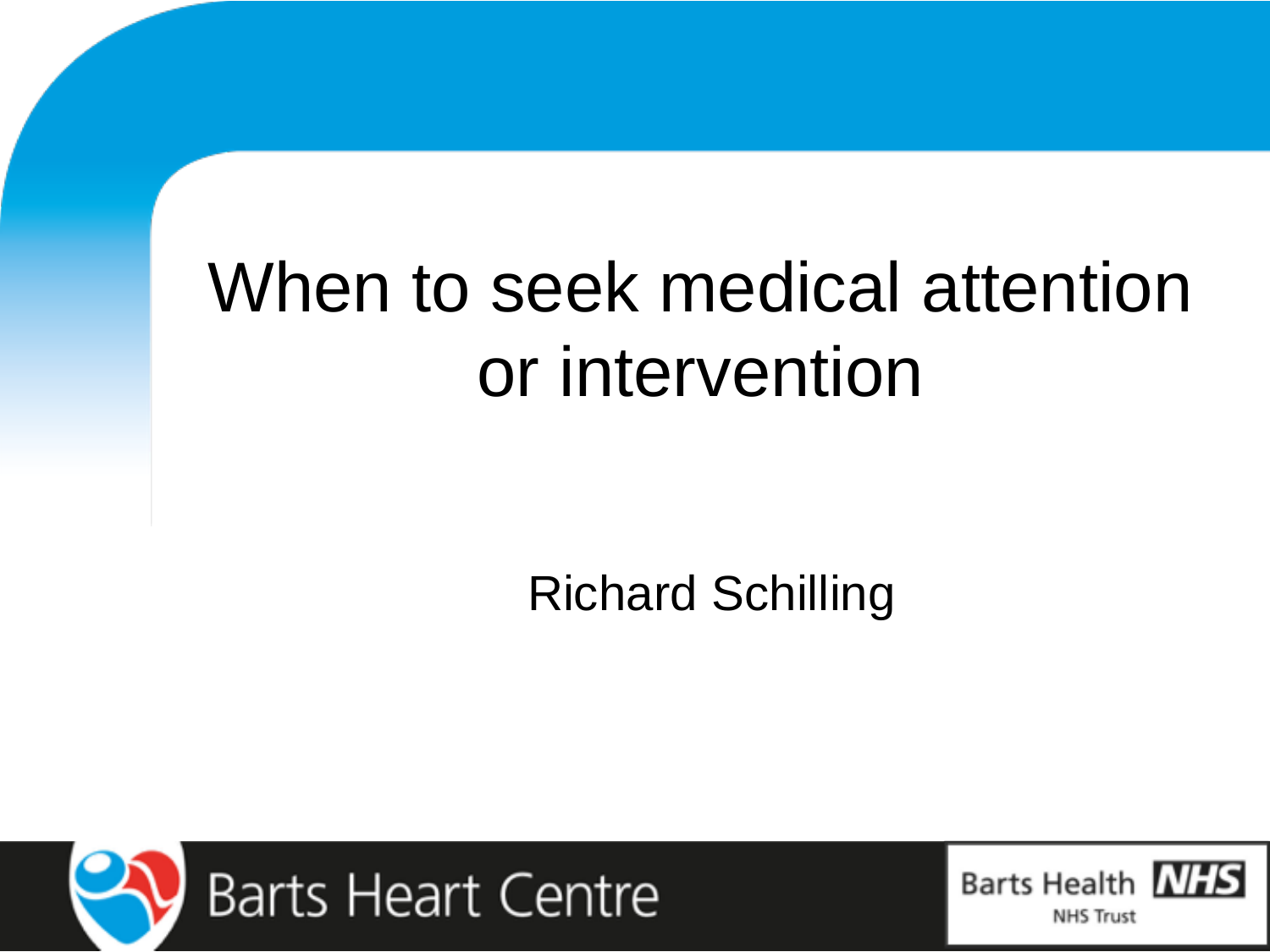## General principles

- Seek medical attention if:
	- life saving
	- likely to make one feel better
	- will reduce risks





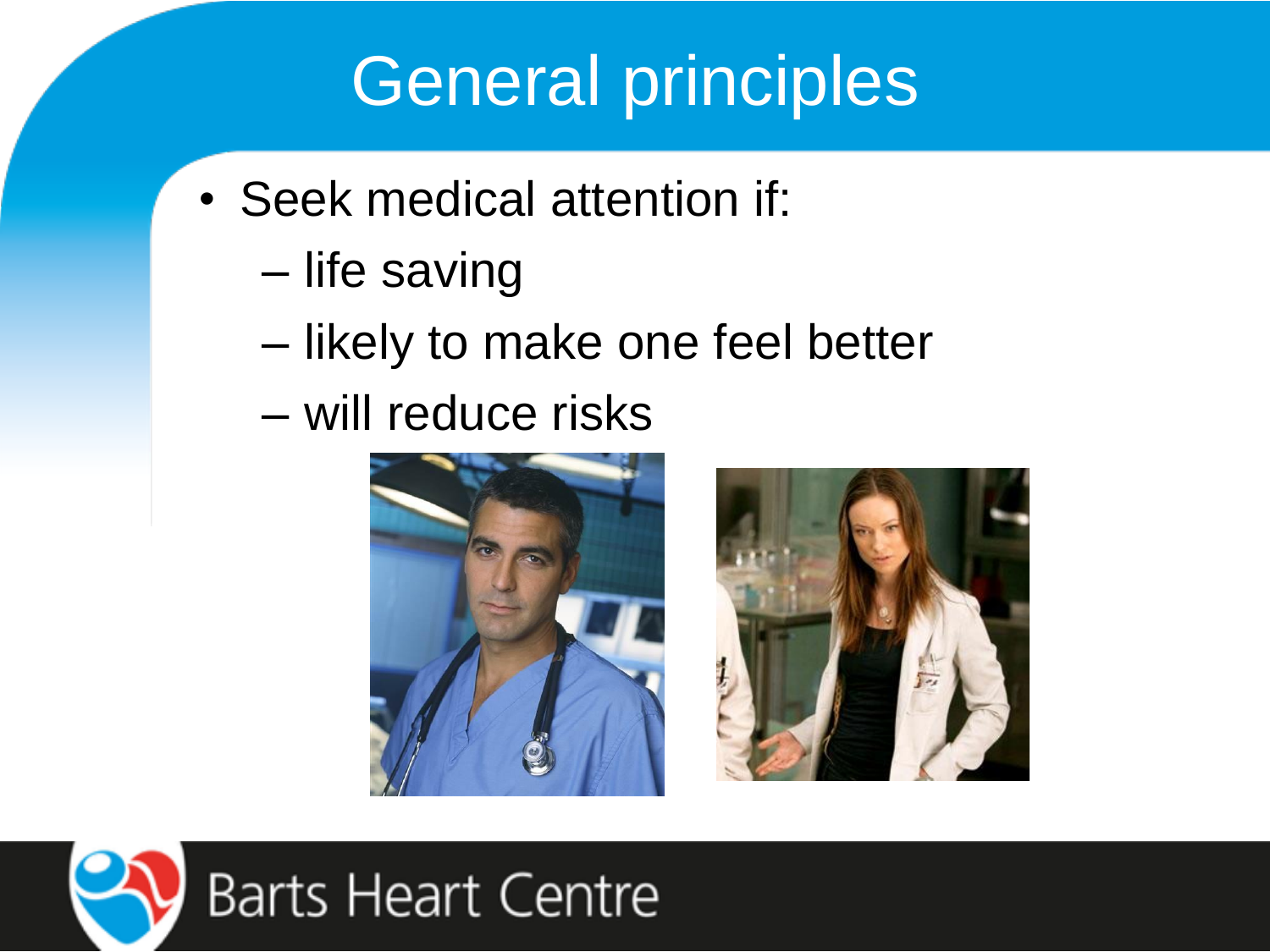## What is AF?

The rate limiter makes AF unpleasant but not life threatening

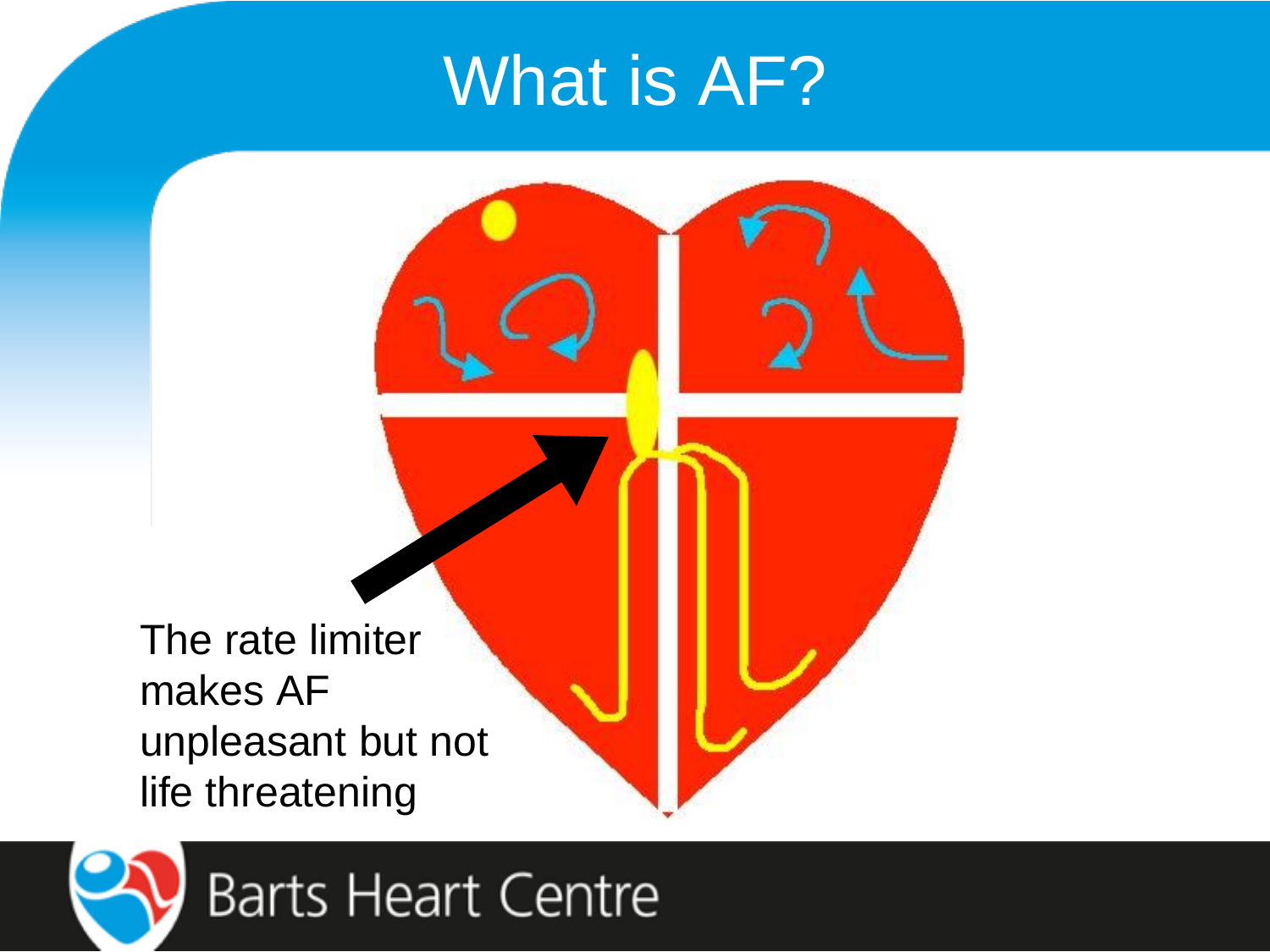# Priorities for AF management

- 1. Stroke prevention
- 2. Rate control then if still symptomatic
- 3. Rhythm control

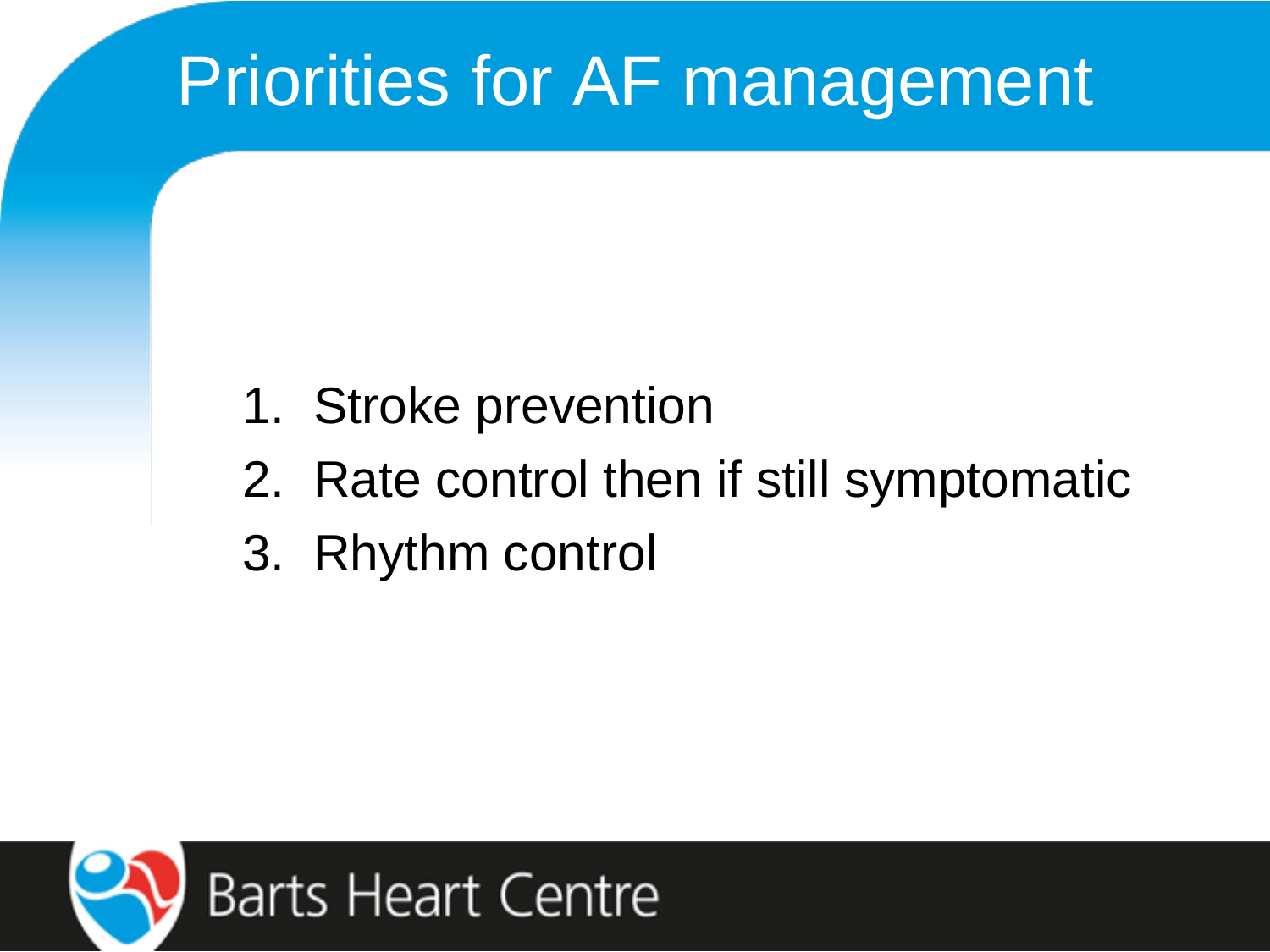## Annual stroke risk per CHADSVasc score



#### CHADSVasc score

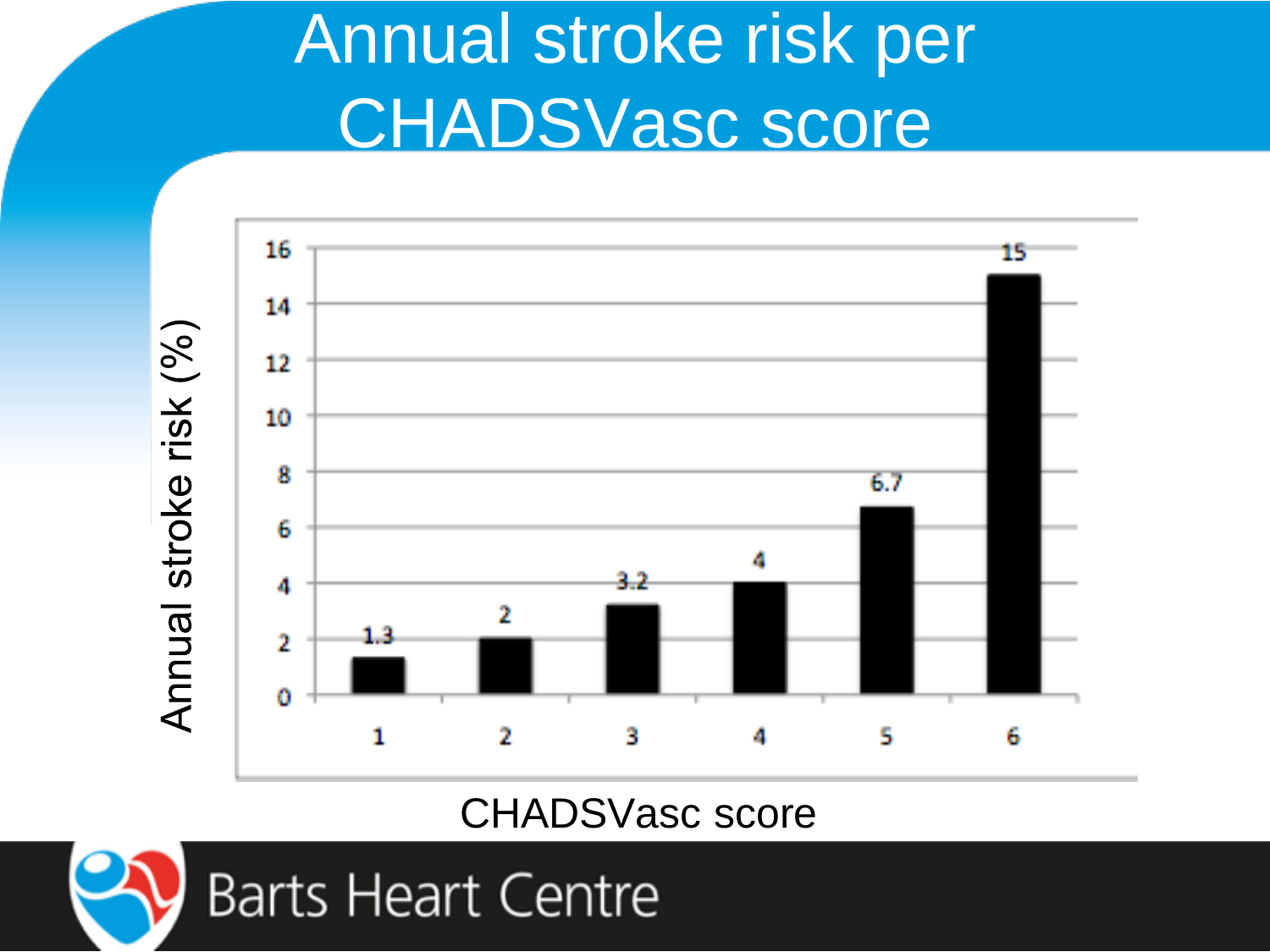# So therefore seek help if you:

- Congestive heart failure
- Hypertension (even treated)
- Age  $>65$   $>75$
- Diabetes
- Stroke (in you not family)
- Vascular disease (e.g. angioplasty)
- (Female if  $>65$ )

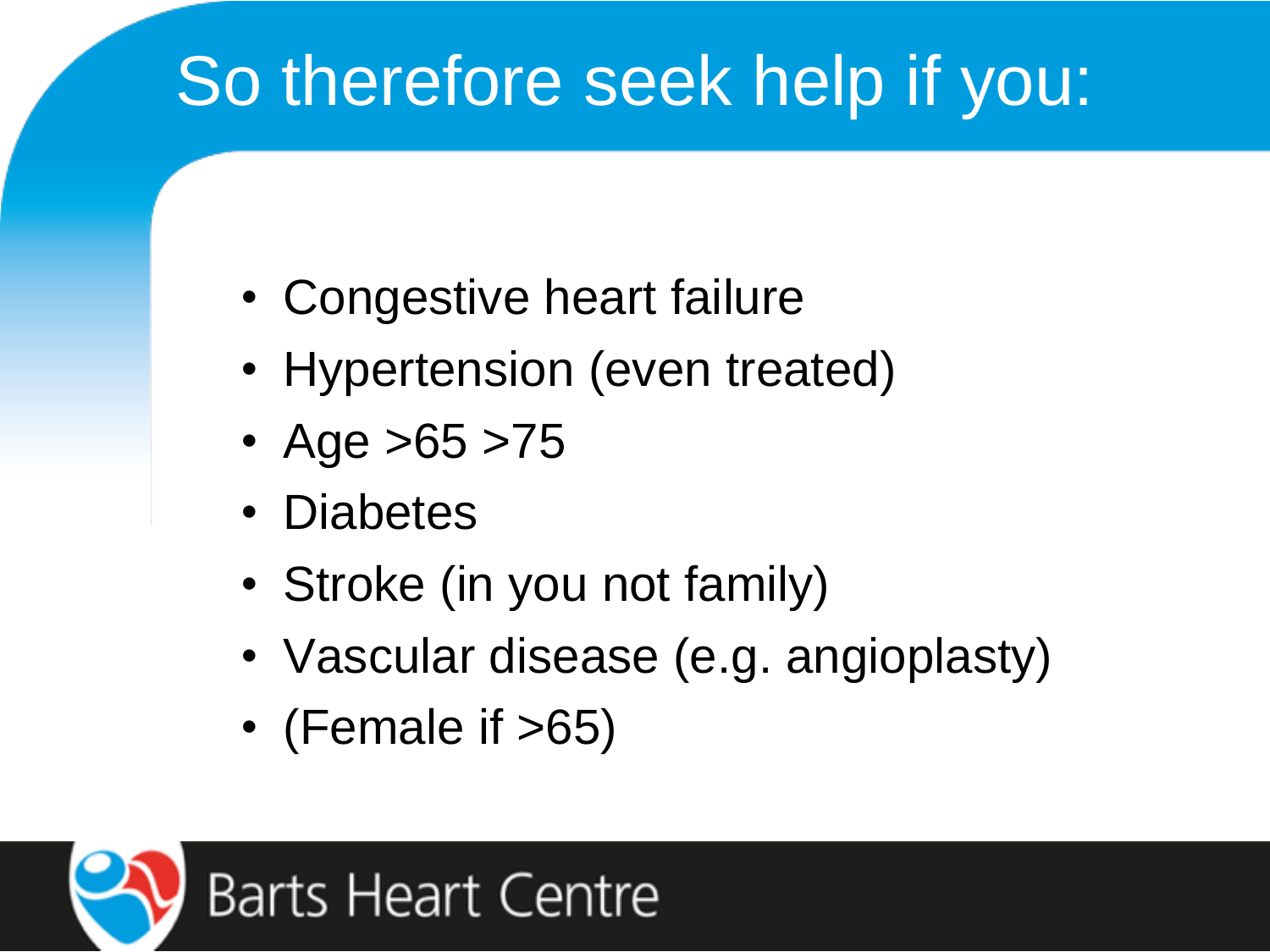# What will they do?

- Start direct oral anticoagulant
- Check your kidney function
	- –Apixaban
	- –Dabigatran
	- –Rivaroxaban

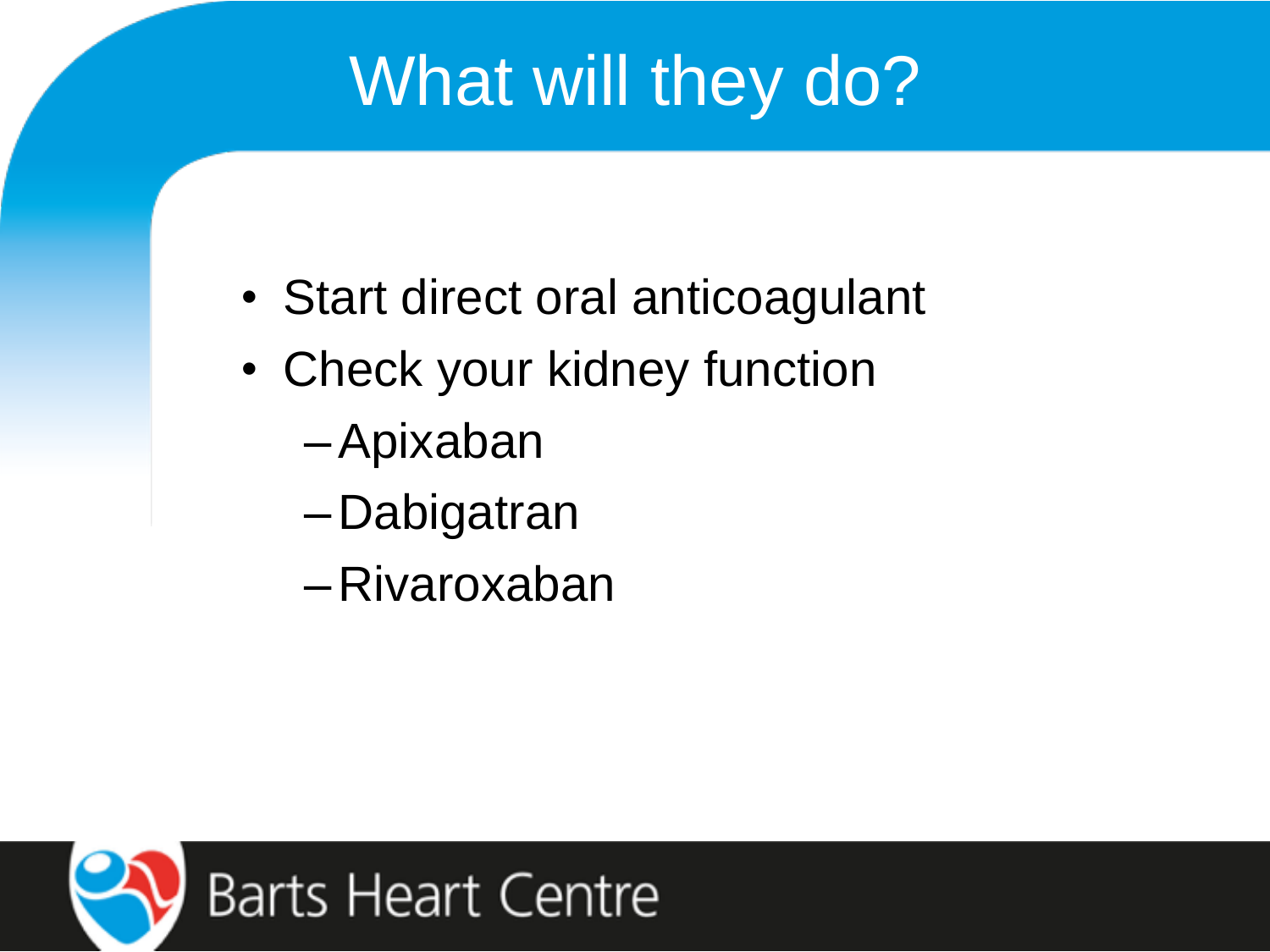### Rate control

- 1. Beta-blockers
- 2. Calcium channel blocker
- 3. Both
- 4. Digoxin

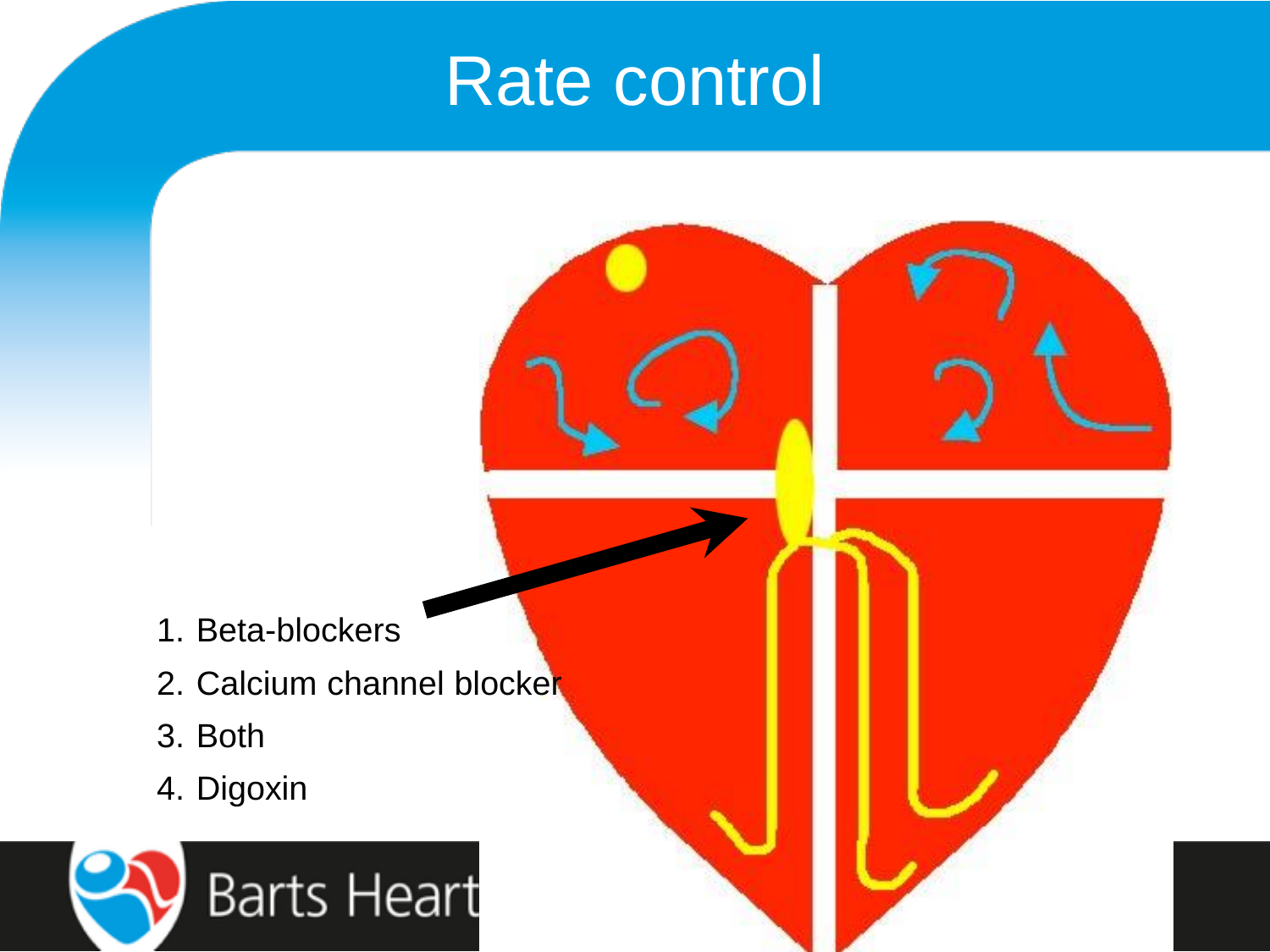## Common misconceptions

- Common misconceptions
	- –heart rate needs to be controlled urgently how do people run marathons, how is it patients can have undetected AF for years?
	- –emergency treatment is needed to deal with stroke risk
	- –must call an ambulance if you get AF

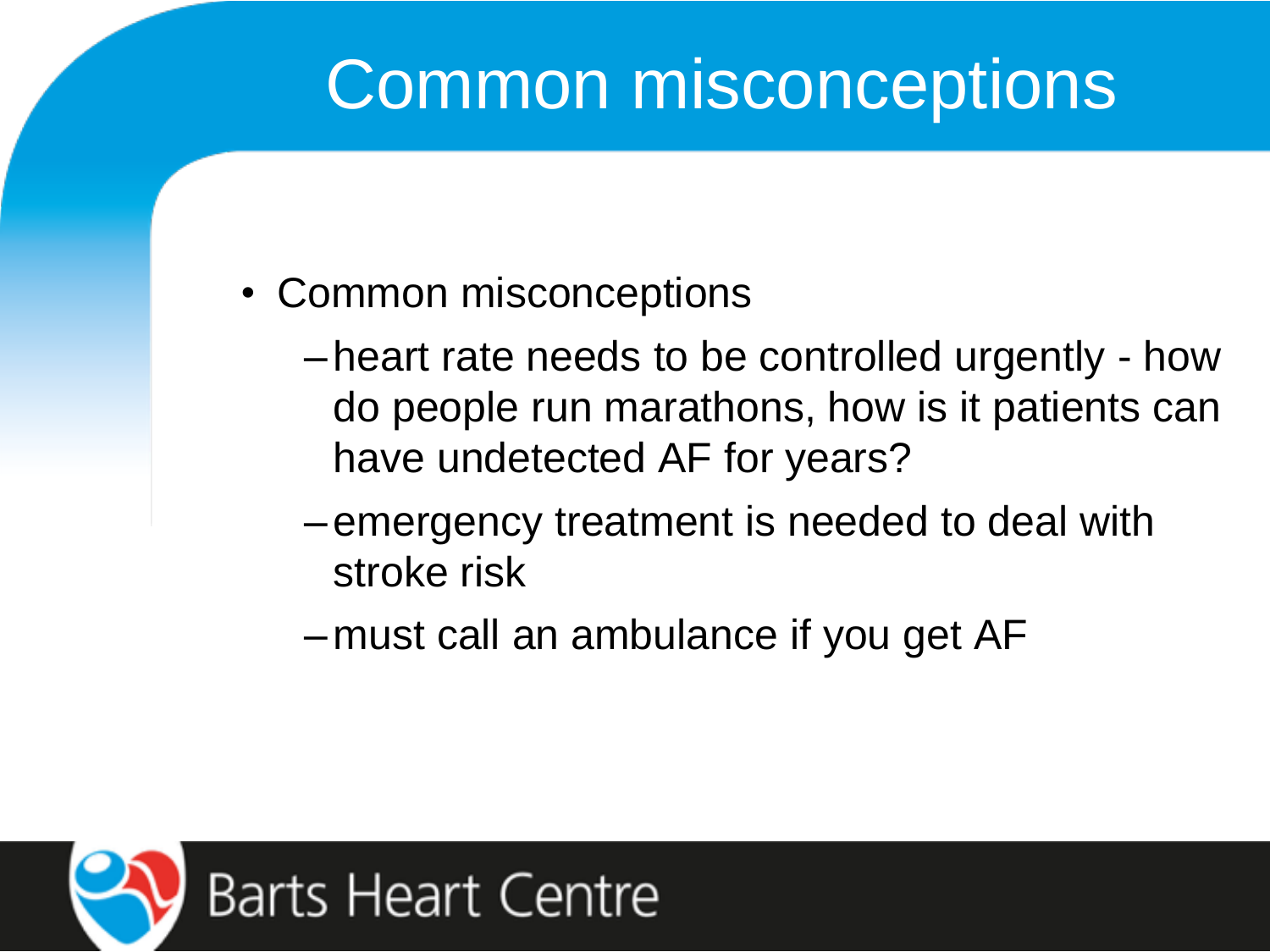

- Fails and requires referral to specialist if:
	- Patient doesn't respond
	- Patient has side effects from drugs



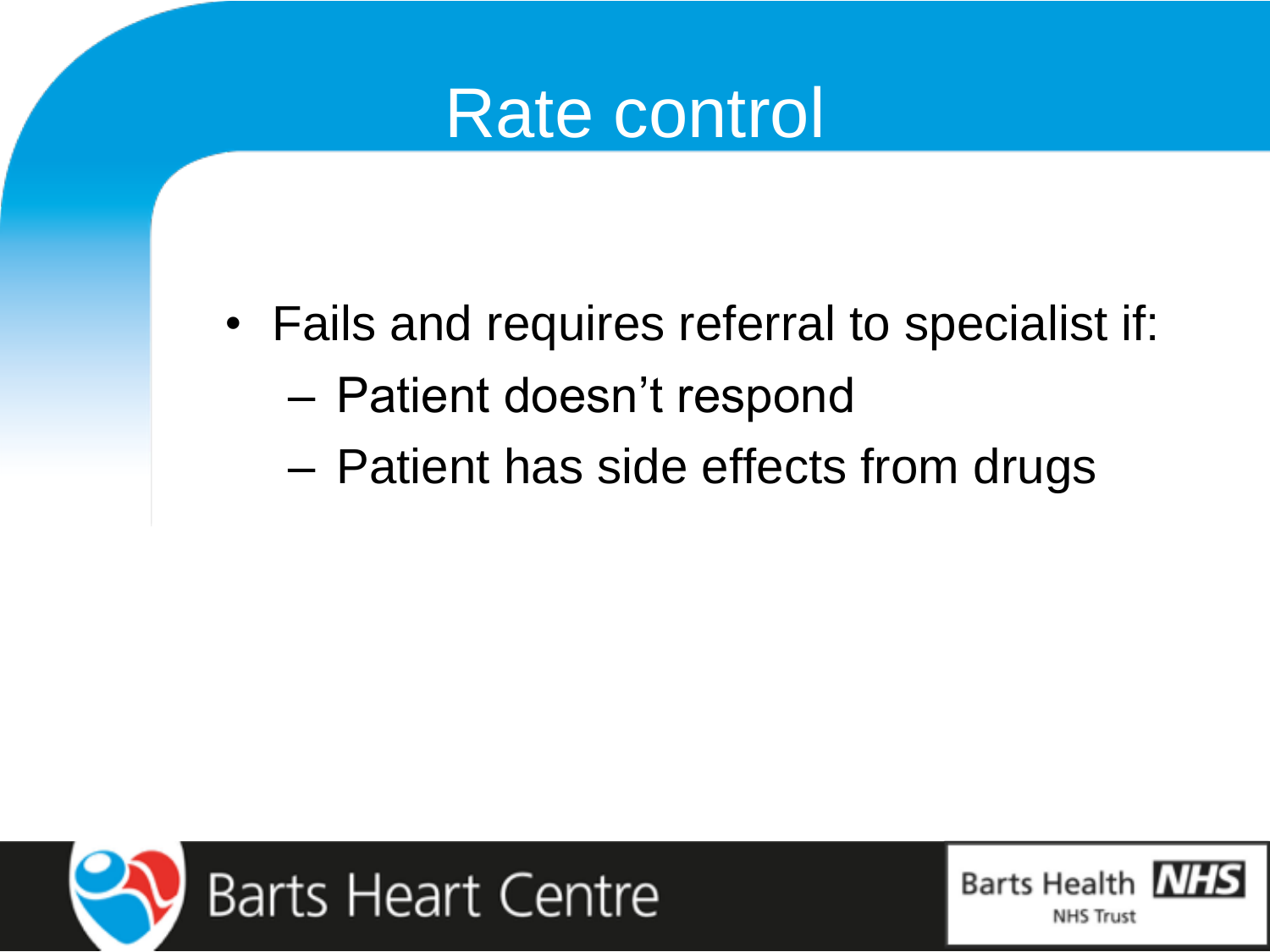## Rate control in hospital

• AV node ablation



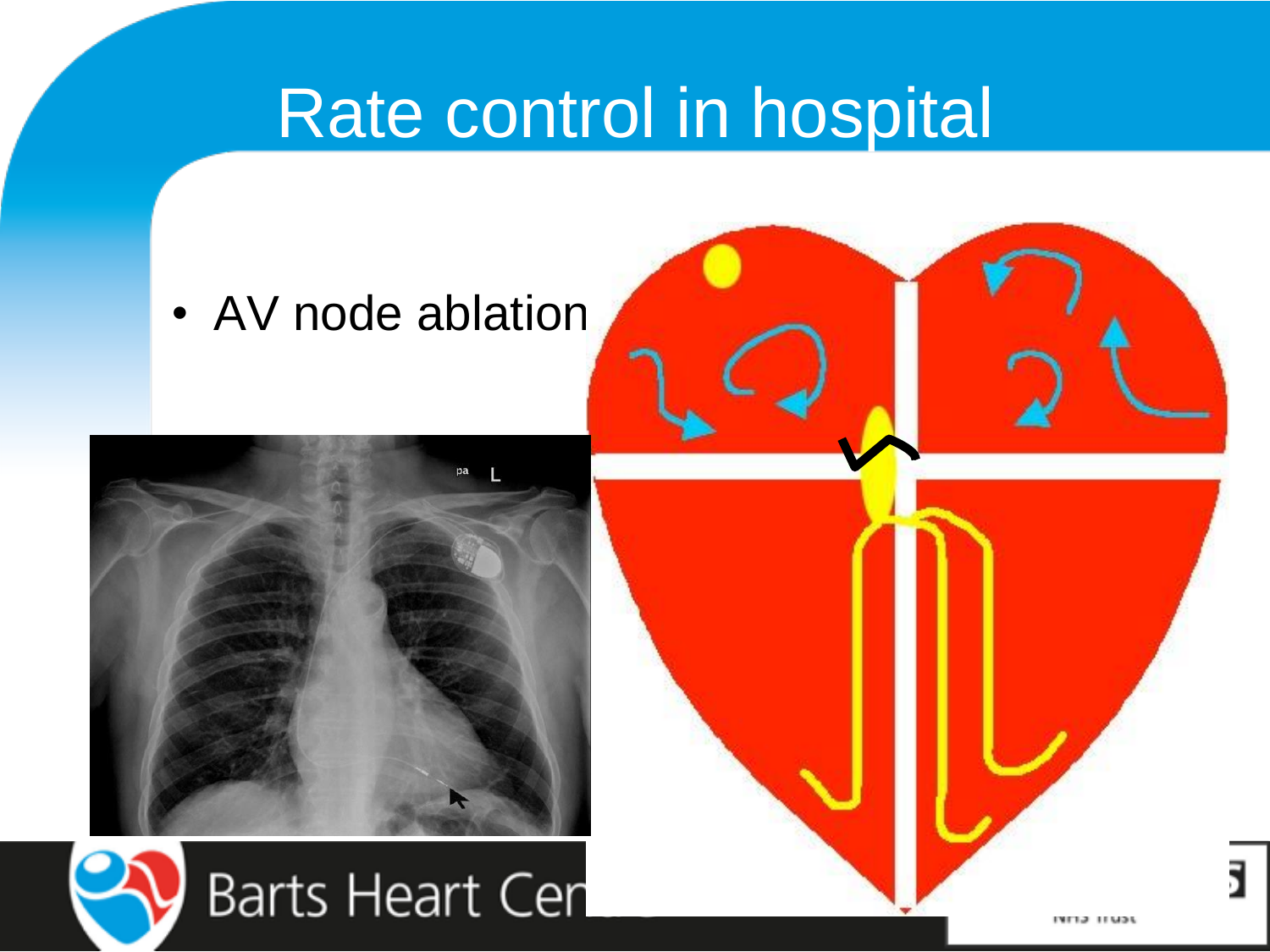## Rhythm control

- stopping AF
	- more dangerous than stroke or rate control
	- no quality evidence of risk reduction
	- evidence for ablation in progress

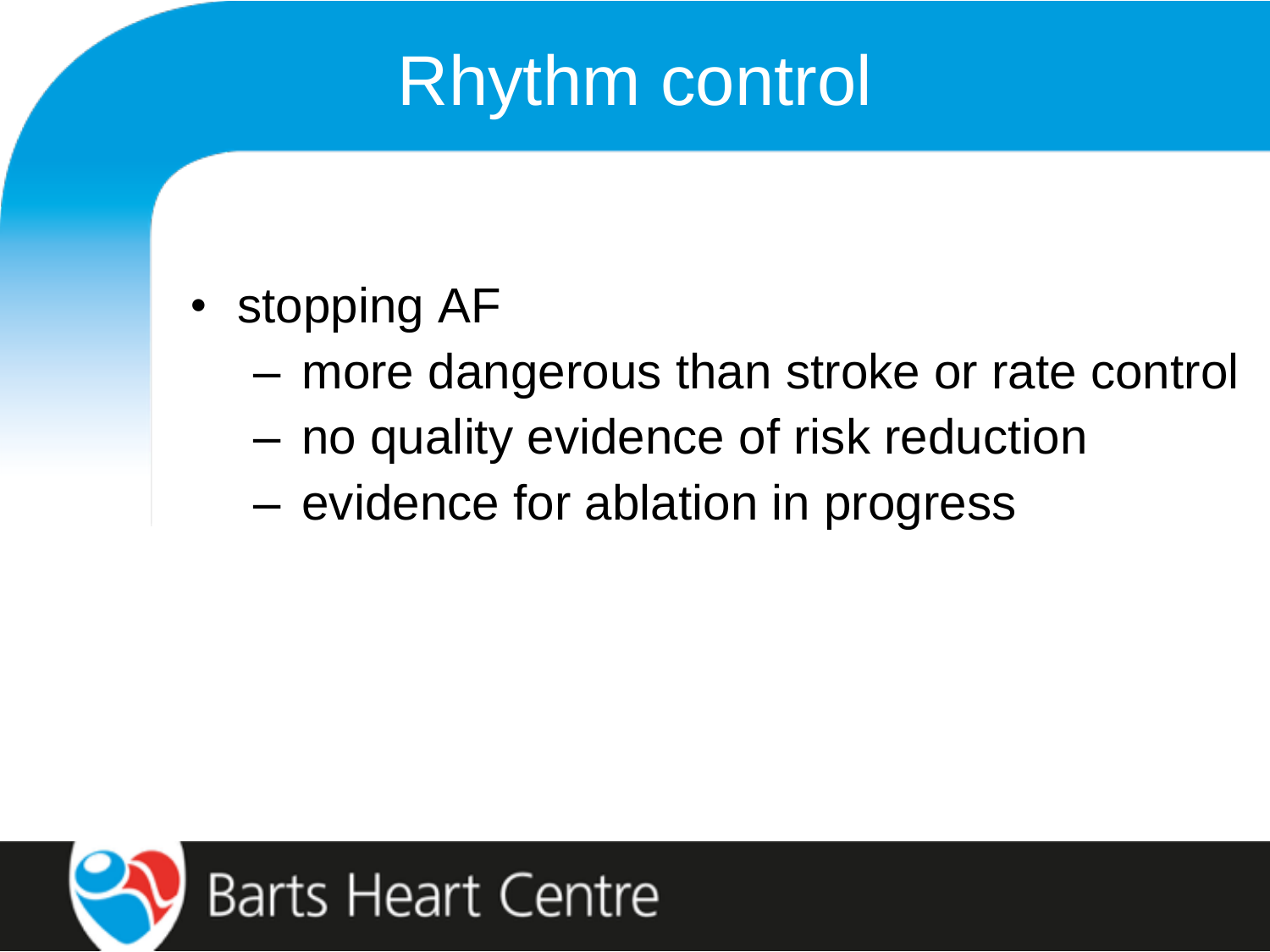## Rhythm control

• Why have it?

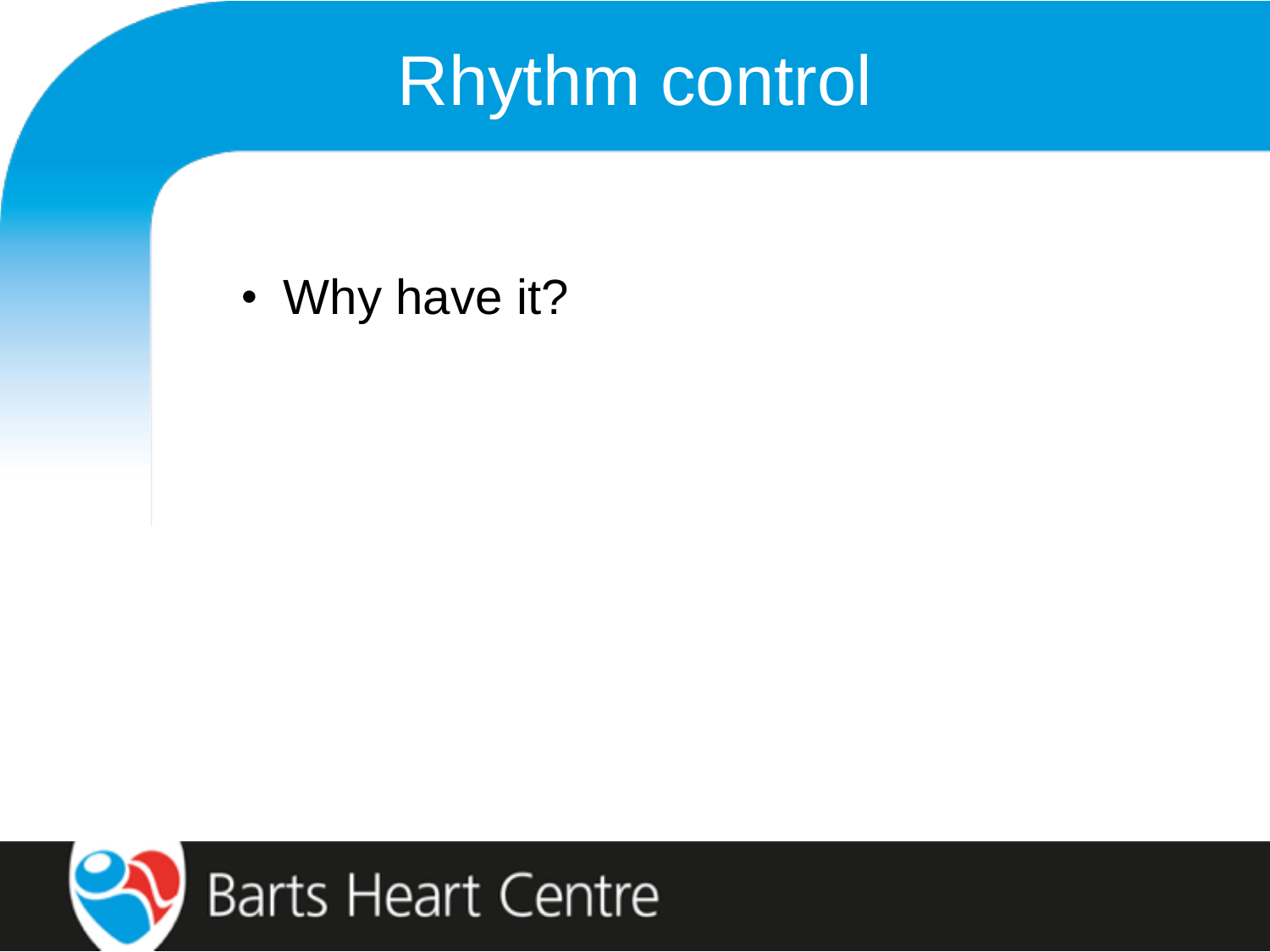## Rhythm control - drug therapy

- When should patients be referred:
	- –If primary care not happy to initiate drugs
	- –Other heart disease
	- –Heart failure



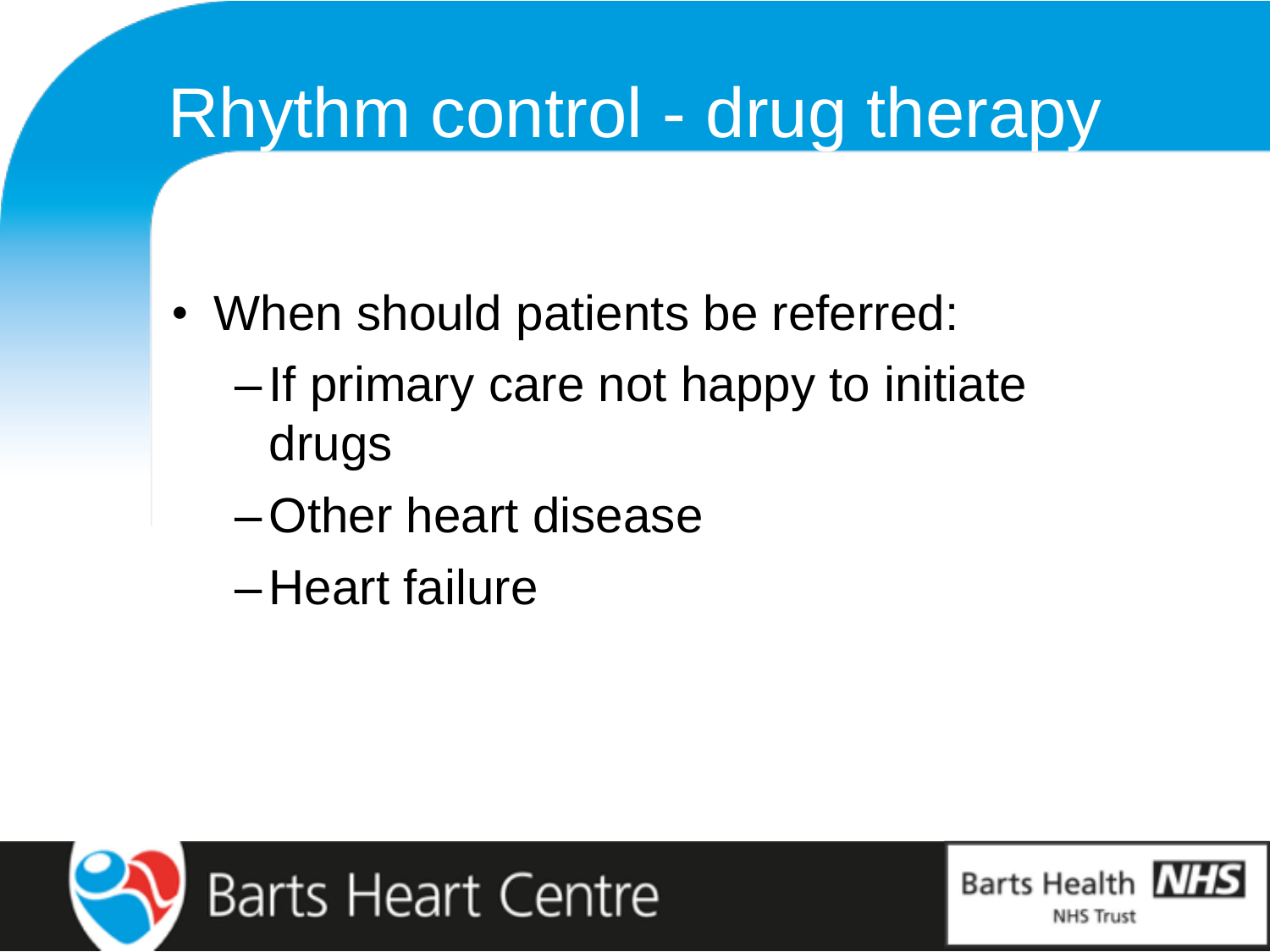## Common clinical scenarios

• tell me yours